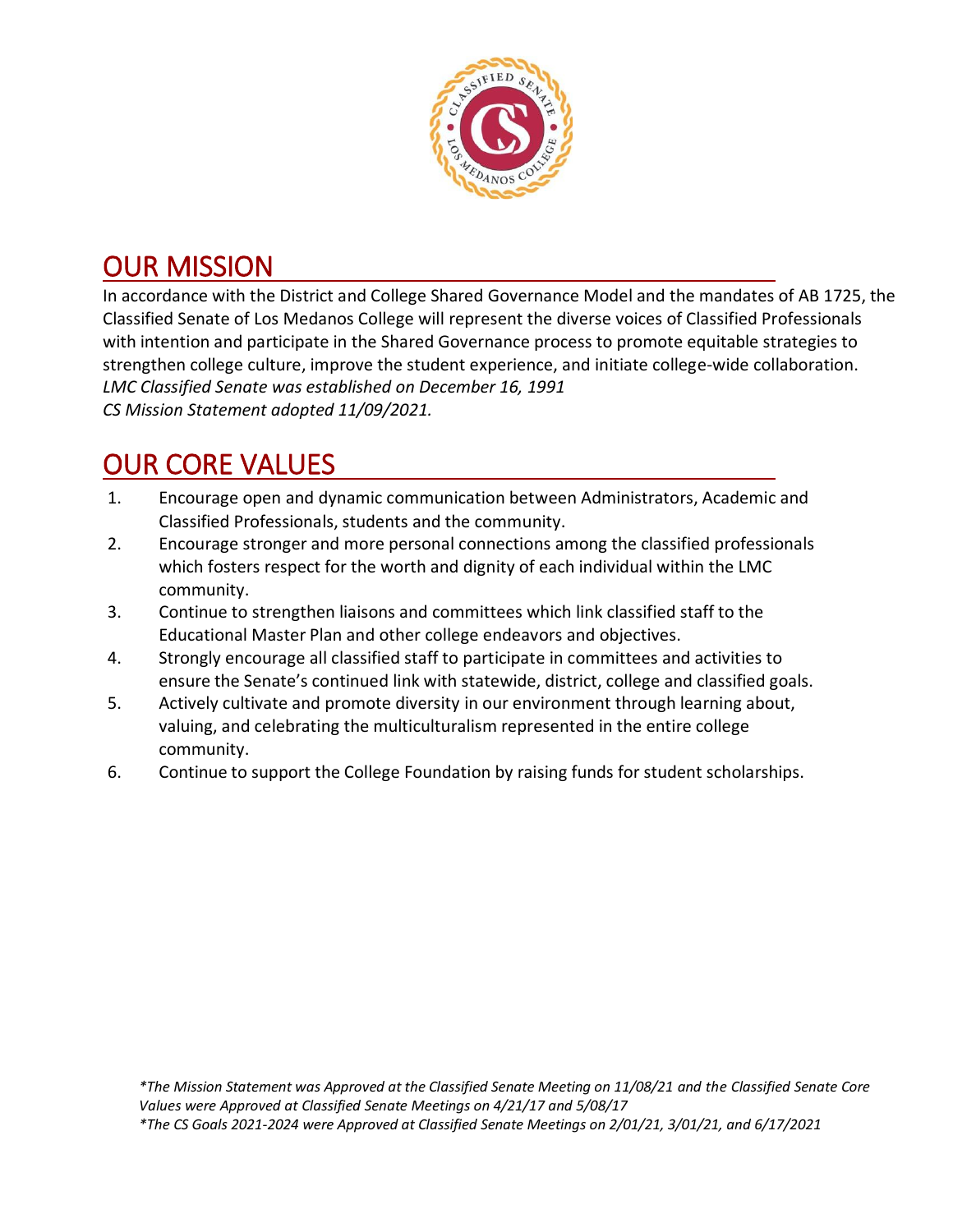

# OUR GOALS & OBJECTIVES 2021-2024

## **Goal #1**

*Develop and promote additional opportunities for Classified Professionals to participate in activities that embrace diversity and celebrate multiculturalism.*

#### **Objectives**

- 1.1 Implement multi-cultural activities or ice breakers at the beginning of each meeting.
- 1.2 Include a component on diversity and sharing various cultures in Classified Professional Development.
- 1.3 Promote and sustain retention of Classified Professionals by embracing diversity and multiculturalism. This can include ethnic cook-off/potlucks; holiday and ethnic festivities; regional celebrations of diversity.

## **Goal #2**

*Develop strategies to create a culture of communication between Classified Senate, Classified Professionals, and within our LMC Community.*

#### **Objectives**

- 2.1 Develop a bi-monthly newsletter to showcase Classified Professionals and highlight the work of Classified Senate
- 2.2 Develop an annual Welcome Day and Open Day event to celebrate Classified Professionals.
- 2.3 Increase the connectivity and engagement between new and existing Classified Professionals with Classified Senate through various modes of communication.
- 2.4 Create activities and strategies to connect with our LMC Community (i.e. Crab Feed, Foodbank, Trick Your Ride)

## **Goal #3**

*Increase by at least 10% the number of Classified Professionals participating in LMC, 4CD and State committees, activities and professional development opportunities.*

#### **Objectives**

- 3.1 Develop and implement an annual marketing campaign identifying the various committees and activities on campus and the benefits for participating.
- 3.2 Structure tabling during Flex Week, Opening Day and/or Mustangs Week for various committees and groups to provide information and solicit participation from Classified Professionals.

*\*The Mission Statement was Approved at the Classified Senate Meeting on 11/08/21 and the Classified Senate Core Values were Approved at Classified Senate Meetings on 4/21/17 and 5/08/17*

*\*The CS Goals 2021-2024 were Approved at Classified Senate Meetings on 2/01/21, 3/01/21, and 6/17/2021*